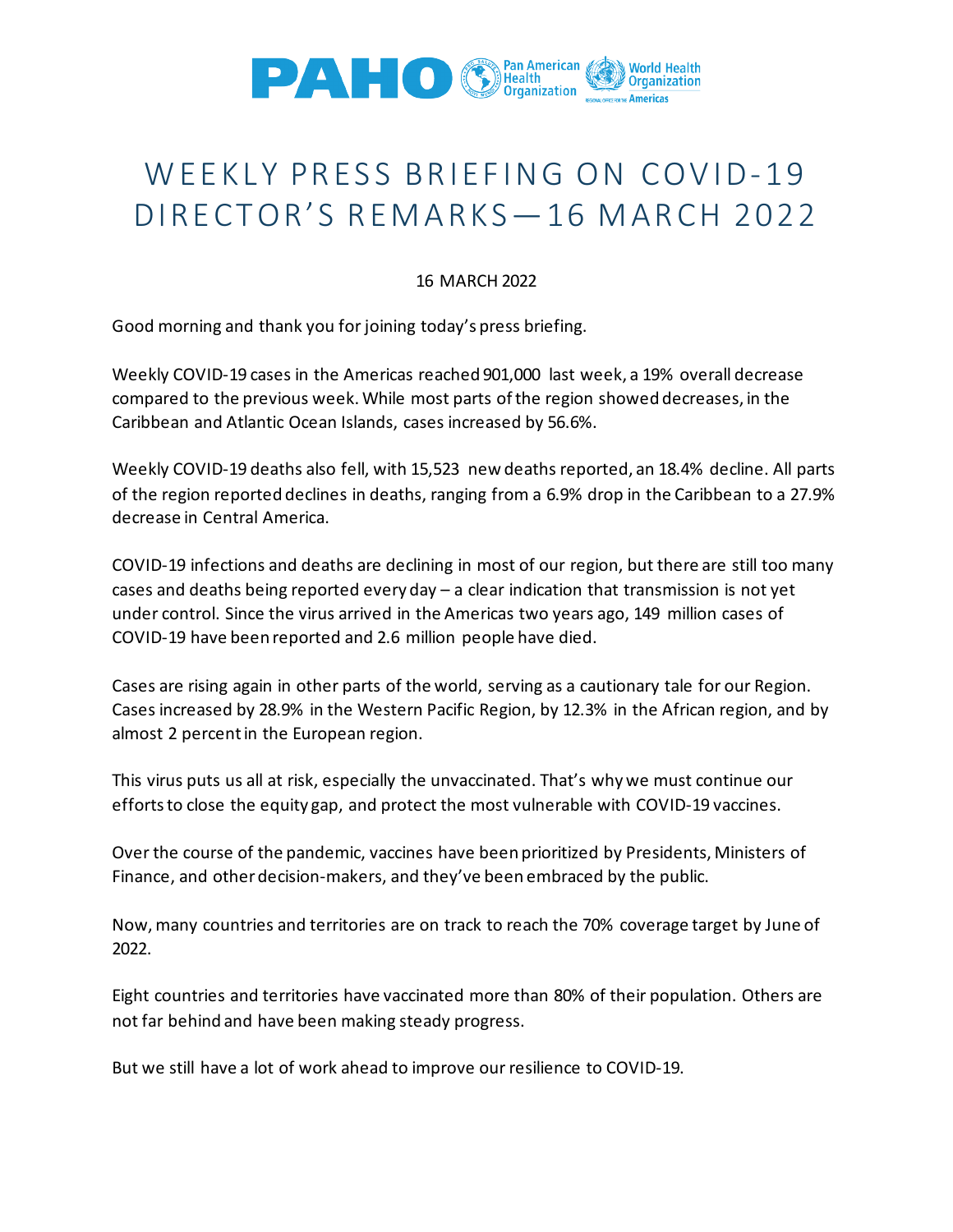## Weekly Press Briefing on COVID-19 – Media briefing March 16 2022

21 countries and territories have yet to vaccinate half of their population.

And even in places with high overall coverage, some of the most vulnerable, such as the immunocompromised and the elderly, have not yet been protected, leaving them and our health systems at risk.

As we continue to expand COVID vaccine coverage, we must also improve the falling coverage of other vaccines. Our health systems have been concentrating on the pandemic response, but they also need to maintain their focus on routine immunization, which prevents other serious diseases and saves lives.

Vaccine coverage for polio, measles and rubella, diphtheria, and other childhood diseases had been falling even before COVID struck. The heavy impact of the pandemic only made this worse.

In two years, we've rolled back nearly three decades of progress on polio and measles, putting us back to the same vaccination levels we had in 1994.

In parts of Brazil, we have ongoing outbreaks of measles, a disease our Region had once eliminated, despite the great efforts that the country is making to interrupt the circulation of measles.

And once pervasive diseases such as diphtheria and yellow fever threaten to resurge, unless we act quickly.

While we have no active polio cases in the Region, recent cases in places like Israel and Malawi serve as a dire warning for the threat we could face if we don't bring coverage levels back up soon.

HPV vaccination, which prevents cervical cancer in our young women and girls, has also stalled across the Region due to school disruptions.

COVID-19 showed us, once again, that vaccines are the most important tool to control infectious disease and save lives.

We need strong political and technical leadership at national and local levels to raise vaccination coverage against each disease, building on the rapid rollout of COVID vaccines.

Sustained investment and commitment at the highest levels helped us get COVID vaccines into millions of arms. They are also key to protect our children, family and friends from vaccine preventable diseases.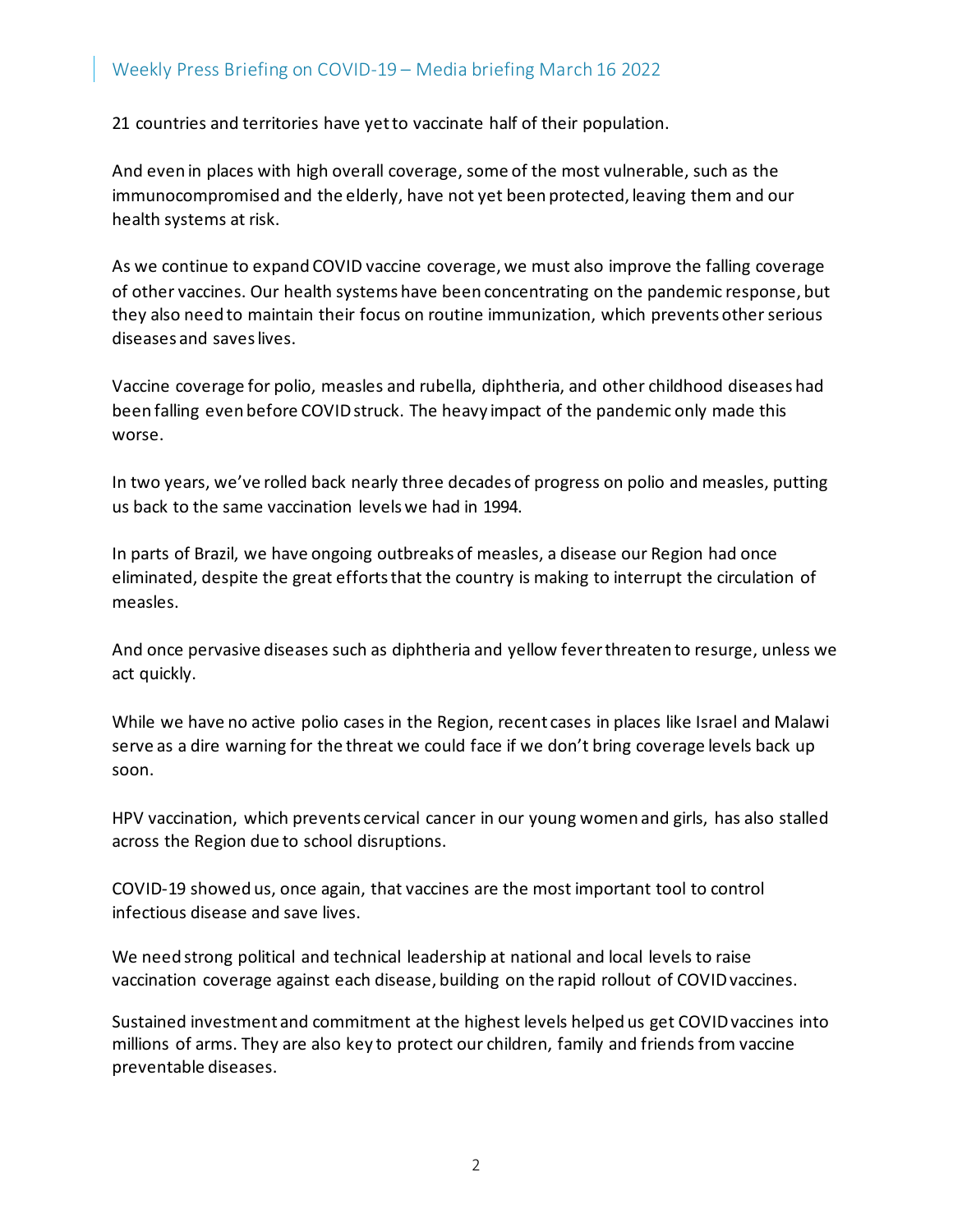Countries are already beginning their work to make up for lost progress.

Many countries restarted campaigns against measles, rubella, and polio in 2021, and at least eight countries are already planning to do follow-up measles campaigns this year, aiming to protect more than 67 million children against these viruses.

As we have done for the past 20 years, we will work with countries across the Region to run coordinated national campaigns during Vaccination Week in the Americas to catch up all persons – children, adolescents, and adults – on their missed vaccines. This is a reminder for countries to continue strengthening their national immunization efforts.

The PAHO Revolving Fund will continue to support countries with purchases of routine vaccines, just as it has helped secure deliveries of COVID vaccines.

We can leverage COVID vaccination efforts to deliver other essential vaccines.

PAHO's investments in expanding access to COVID-19 vaccines, made with the financial support of the United States and Canada, are supporting countries to strengthen their cold chain and logistics efforts.

Countries like Mexico are repurposing their COVID vaccine infrastructure to expand routine immunization against measles and rubella.

In the Southern Hemisphere, influenza season is starting. We encourage countries to offer flu and COVID vaccination at the same time, so they can protect people against two diseases at once.

And we must remain committed to getting COVID vaccines to all those who need it.

As countries work towards the 70% coverage goal for COVID vaccines, they must ensure they are reaching the right groups – especially the most vulnerable adults.

Countries should make decisions about COVID-19 vaccination policies based on scientific evidence.

This means keeping their focus on the elderly, health workers and other high-risk groups, even as vaccination rates rise in the overall population.

They must work with local leaders and organizations to tailor their communication campaigns towards communities' concerns and close the gaps that remain.

Countries like Ecuador, Colombia, Paraguay, Brazil, and others have successfully expanded vaccination coverage in their indigenous populations, thanks to deep partnerships with trusted local leaders.